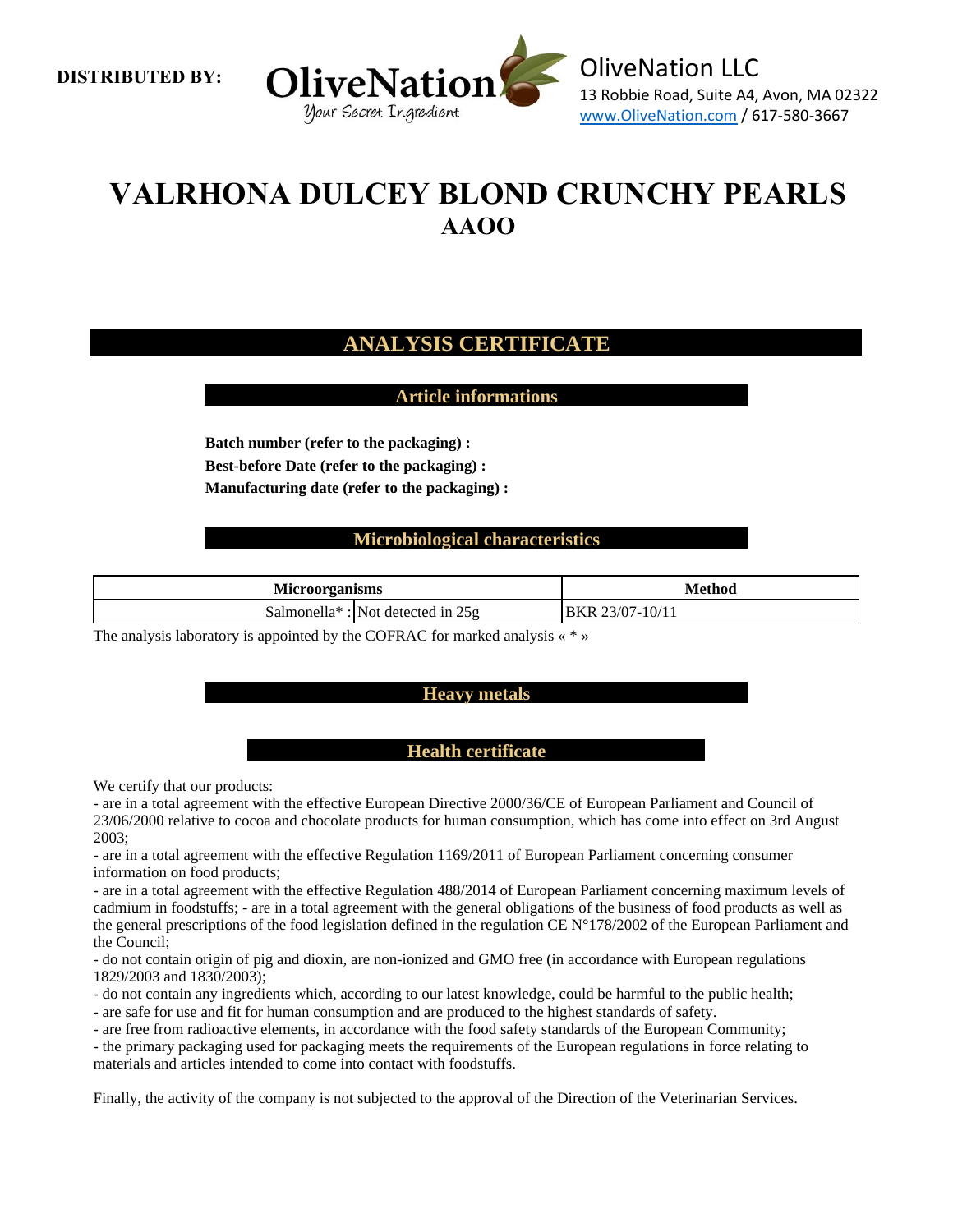



# **VALRHONA DULCEY BLOND CRUNCHY PEARLS AAOO**

# **PRODUCTION INFORMATION**

**Description**

**Puffed cereal pieces coated in Dulcey blond chocolate for a touch of the unexpected and contrasting textures in pastry creations.**

**Legal name & Ingredients list**

**Biscuit cereals coated in 87% white chocolate (35% cocoa butter minimum).**

Ingredients list: cocoa butter, sugar, whole MILK powder, biscuit cereals (WHEAT flour, sugar, WHEAT malt, WHEAT starch, raising agent: E500ii, salt, cocoa butter, natural flavouring) 11,2%, dried skimmed MILK, whey (MILK), butter (MILK), emulsifier (SOYA lecithin), glazing agents (maltodextrin, shellac), natural vanilla extract.

**Allergens**

gluten, milk, soy nuts

**Contains: May contain:**

**Composition**

cocoa butter 31.31%, sugar 25.1%, whole MILK powder 14%, biscuit cereals 11.3% (WHEAT flour 6.8% sugar 2.3%, WHEAT malt 1.1%, WHEAT starch 0.5%, raising agent: sodium bicarbonate (E500ii) 0.3% salt 0.2%, cocoa butter 0.1%, natural flavouring 0.06%,) dried skimmed MILK 7.5%, whey (MILK) 6.8%, butter (MILK) 2.6%, emulsifier: SOY lecithin 0.6%, glazing agents: maltodextrin 0.5%, shellac 0.2%, natural vanilla extract 0.09%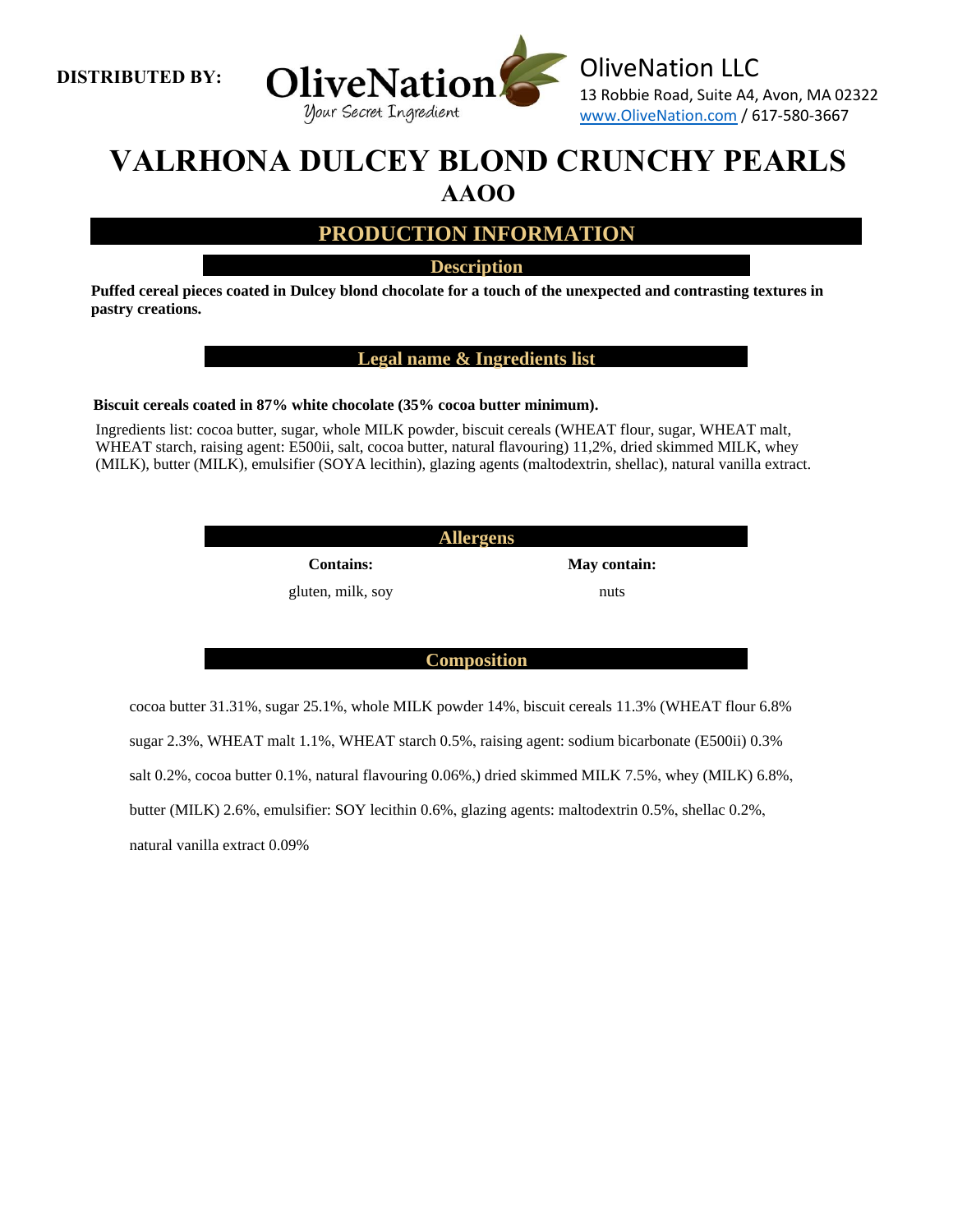**DISTRIBUTED BY:** 



# **VALRHONA DULCEY BLOND CRUNCHY PEARLS AAOO**

## **Nutritional values for 100 g**

| <b>Energy</b> kcal            | 574              | kcal/100g    |
|-------------------------------|------------------|--------------|
| <b>Energy kJ</b>              | 2,388            | kJ/100g      |
| Protein                       | 7.9              | g/100g       |
| Fat                           | 39               | g/100g       |
| of which cholesterol          | 27.6             | mg/100g      |
| of which trans fat            | $\Omega$         | g/100g       |
| of which saturated fat        | 24               | g/100g       |
| of which monounsaturated fats | 11               | g/100g       |
| of which polyunsaturated      | 1                | g/100g       |
| Carbohydrate                  | 47               | g/100g       |
| of which sugars               | 41               | g/100g       |
| of which polyols              | $\theta$         | g/100g       |
| of which starch               | $\boldsymbol{0}$ | g/100g       |
| <b>Fiber</b>                  | $\overline{2}$   | g/100g       |
| <b>Salt</b>                   | 0.77             | g/100g       |
| Sodium                        | 0.31             | g/100g       |
| Calcium                       | 265              | mg/100g      |
| <b>Iron</b>                   | 0.47             | mg/100g      |
| Vitamin A                     | 48.5             | $\mu$ g/100g |
| Vitamin C                     | $\boldsymbol{0}$ | mg/100g      |
| Vitamin D                     | 0.17             | $\mu$ g/100g |
| Potassium                     | 477              | mg/100g      |
| Alcohol (ethanol)             | $\boldsymbol{0}$ | g/100g       |
| Water                         | 1.44             | g/100g       |
| Ash                           | $\overline{2}$   | g/100g       |
| <b>Energy kcal USA</b>        | 575              | kcal/100g    |
| Organic acids                 | $\boldsymbol{0}$ | g/100g       |
| <b>Added sugars</b>           | 28               | g/100g       |

## **Characteristics**

| Finished product's weight        | 3000.0g  |      |     |
|----------------------------------|----------|------|-----|
| Unit size                        | $6,5$ mm |      |     |
| Content of cocoa butter<br>added |          | 31 % |     |
| Dry matter content of<br>milk    |          | 30 % |     |
| Dairy protein content            |          |      | 7 % |
| Total cocoa content              |          | 31 % |     |